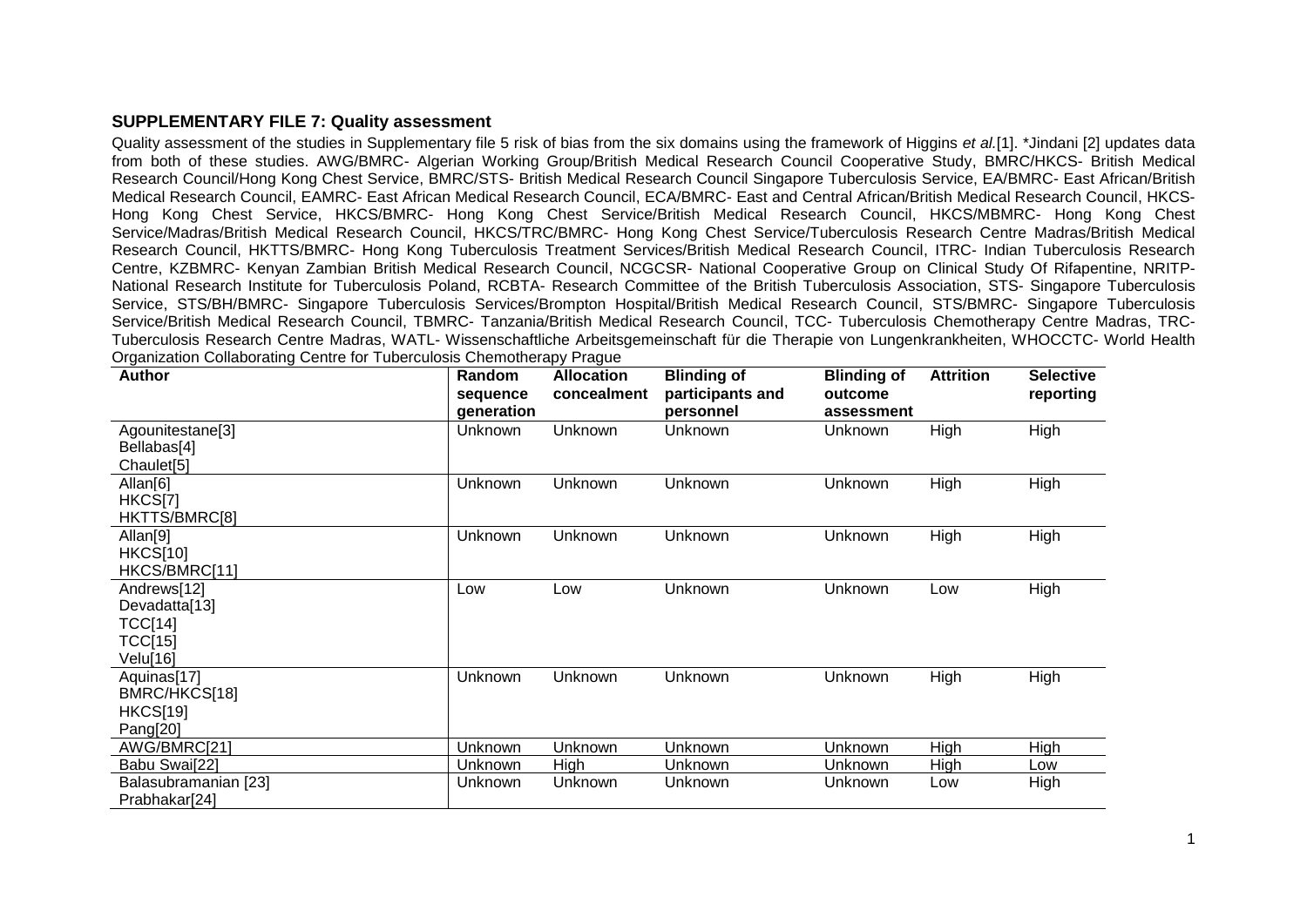| <b>Author</b>                                                       | Random<br>sequence<br>generation | <b>Allocation</b><br>concealment | <b>Blinding of</b><br>participants and<br>personnel | <b>Blinding of</b><br>outcome<br>assessment | <b>Attrition</b>  | <b>Selective</b><br>reporting |
|---------------------------------------------------------------------|----------------------------------|----------------------------------|-----------------------------------------------------|---------------------------------------------|-------------------|-------------------------------|
| Berkani[25]<br>Berkani[26]                                          | Unknown                          | Low                              | Unknown                                             | Unknown                                     | Low               | High                          |
| Bignall[27]                                                         | Unknown                          | Unknown                          | Unknown                                             | Unknown                                     | High              | High                          |
| BMRC/STS[28]<br>Girling[29]                                         | Unknown                          | Unknown                          | Unknown                                             | Unknown                                     | Low               | High                          |
| Boszormenyi[30]                                                     | Unknown                          | Unknown                          | Unknown                                             | Unknown                                     | Unknown           | Low                           |
| Boulahbal[31]<br>Chaulet[32]<br>Mazouni[33]                         | Unknown                          | Unknown                          | Unknown                                             | Unknown                                     | High              | High                          |
| Chukanov[34]                                                        | Unknown                          | Low                              | Unknown                                             | Unknown                                     | Low               | High                          |
| Citron[35]<br>RCBTA[36]                                             | Low                              | Unknown                          | Unknown                                             | Unknown                                     | High              | Low                           |
| Donomae[37]                                                         | Unknown                          | Low                              | Unknown                                             | Unknown                                     | Low               | Low                           |
| EA/BMRC[38]                                                         | Low                              | Low                              | Unknown                                             | Unknown                                     | High              | High                          |
| EA/BMRC[39]<br>EA/BMRC[40]                                          | Low                              | Low                              | Unknown                                             | Unknown                                     | Low               | High                          |
| EA/BMRC[41]                                                         | Unknown                          | Unknown                          | Unknown                                             | Unknown                                     | High              | Low                           |
| EA/BMRC[42]<br>EA/BMRC[43]<br>EA/BMRC[44]                           | Unknown                          | Low                              | Unknown                                             | Unknown                                     | <b>High</b>       | High                          |
| EA/BMRC[45]<br>EA/BMRC[46]<br>Girling[47]                           | Unknown                          | Unknown                          | Unknown                                             | Unknown                                     | High              | High                          |
| EABMRC*[48]<br>EABMRC[49]<br>EAMRC[50]<br>Jindani[51]<br>Karuga[52] | Unknown                          | Low                              | Unknown                                             | Unknown                                     | High              | High                          |
| EABMRC*[53]<br>EABMRC[54]                                           | Unknown                          | Low                              | Unknown                                             | Unknown                                     | High              | High                          |
| EABMRC[55]<br>EAMRC[56]                                             | Unknown                          | Low                              | Unknown                                             | Unknown                                     | High              | High                          |
| ECA/BMRC[57]<br>ECA/BMRC[58]                                        | Unknown                          | Low                              | Unknown                                             | Unknown                                     | $\overline{High}$ | High                          |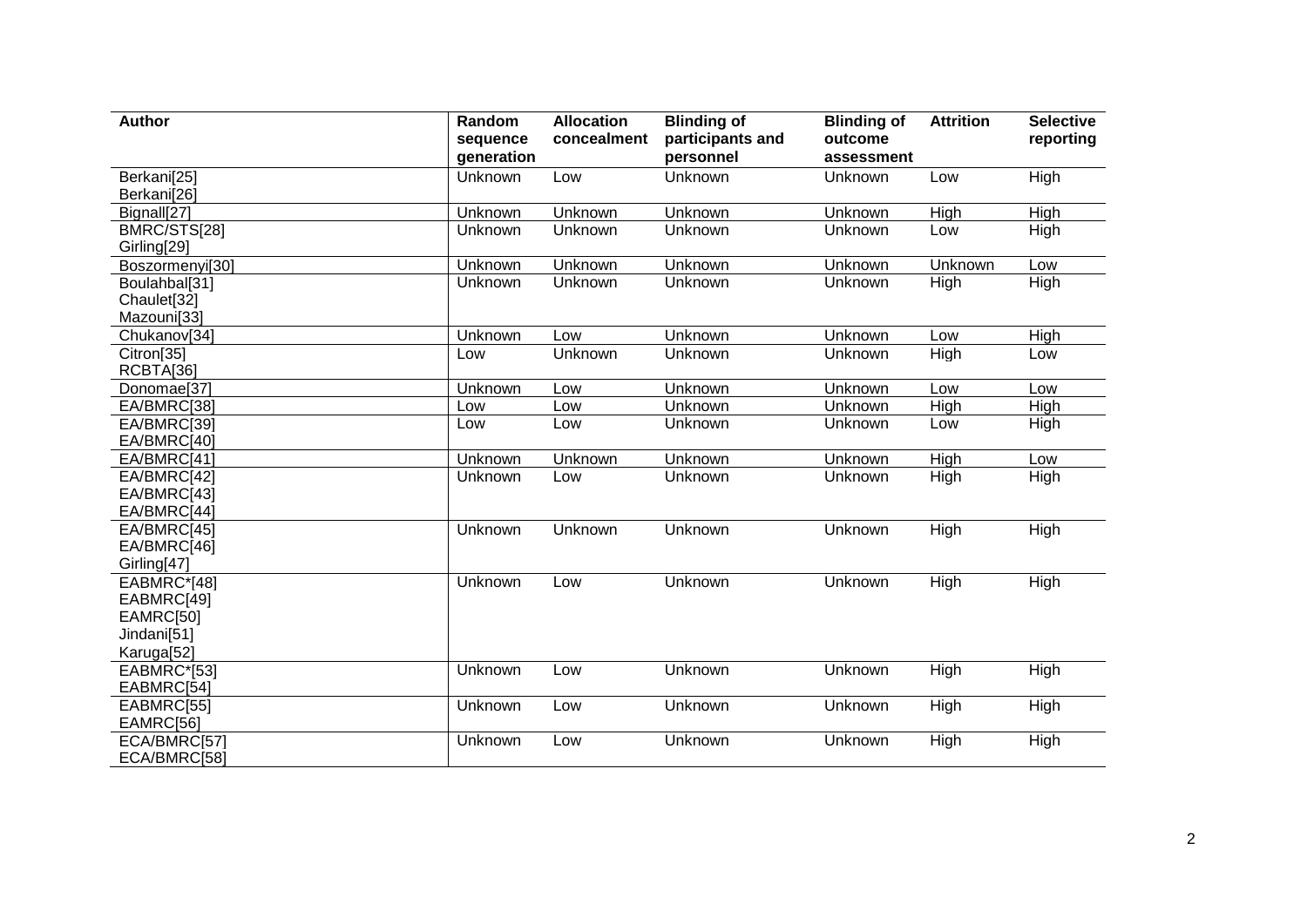| <b>Author</b>                                                         | Random<br>sequence<br>generation | <b>Allocation</b><br>concealment | <b>Blinding of</b><br>participants and<br>personnel | <b>Blinding of</b><br>outcome<br>assessment | <b>Attrition</b>  | <b>Selective</b><br>reporting |
|-----------------------------------------------------------------------|----------------------------------|----------------------------------|-----------------------------------------------------|---------------------------------------------|-------------------|-------------------------------|
| Fox[59]<br>Girling[60]<br>STS/BMRC[61]<br>Tan[62]                     | Unknown                          | Low                              | Unknown                                             | Unknown                                     | $\overline{High}$ | High                          |
| Fraga[63]                                                             | Unknown                          | Unknown                          | Unknown                                             | Unknown                                     | Low               | High                          |
| Girling[64]<br>Horsfall[65]                                           | Unknown                          | Unknown                          | Unknown                                             | Unknown                                     | High              | Low                           |
| Girling[66]                                                           | Unknown                          | Unknown                          | Unknown                                             | Unknown                                     | High              | High                          |
| Hetrick[67                                                            | Unknown                          | Unknown                          | Unknown                                             | Unknown                                     | High              | Low                           |
| <b>HKCS[68]</b><br>HKCS/BMRC[69]<br>HKCS/TRC/BMRC[70]<br>TRC/BMRC[71] | Unknown                          | Unknown                          | Unknown                                             | Unknown                                     | High              | High                          |
| <b>HKCS[72]</b>                                                       | Unknown                          | Unknown                          | Unknown                                             | Unknown                                     | High              | <b>High</b>                   |
| Hong[73]                                                              | Unknown                          | Unknown                          | Unknown                                             | Unknown                                     | High              | High                          |
| ITRC[74]<br>Santha[75]<br>Tripathy[76]                                | Unknown                          | Unknown                          | Unknown                                             | Unknown                                     | Low               | High                          |
| Jindani[77]<br>Nunn[78]                                               | Low                              | Low                              | High                                                | High                                        | High              | High                          |
| KZBMRC[79]                                                            | Unknown                          | Low                              | Low                                                 | Low                                         | High              | High                          |
| Larbaoui[80]                                                          | Unknown                          | Unknown                          | Unknown                                             | Unknown                                     | Low               | Low                           |
| Mathew[81]                                                            | Unknown                          | Unknown                          | Unknown                                             | Unknown                                     | Low               | High                          |
| Nazareth[82]<br>Ramakrishnan[83]<br><b>TCC[84]</b><br><b>TCC[85]</b>  | Low                              | Low                              | Unknown                                             | Unknown                                     | Low               | High                          |
| NCGCSR[86]                                                            | Unknown                          | Unknown                          | Unknown                                             | Unknown                                     | Low               | High                          |
| <b>NRITP[87]</b><br>Zierski[88]<br>Zierski[89]<br>Zierski[90]         | Unknown                          | Unknown                          | Unknown                                             | Unknown                                     | High              | Low                           |
| Park[91]                                                              | Low                              | Unknown                          | High                                                | Unknown                                     | Low               | High                          |
| Santha[92]<br>TRC[93]                                                 | Unknown                          | Low                              | Unknown                                             | Unknown                                     | High              | High                          |
| Sriyabhaya[94]                                                        | Unknown                          | Unknown                          | Unknown                                             | Unknown                                     | High              | Low                           |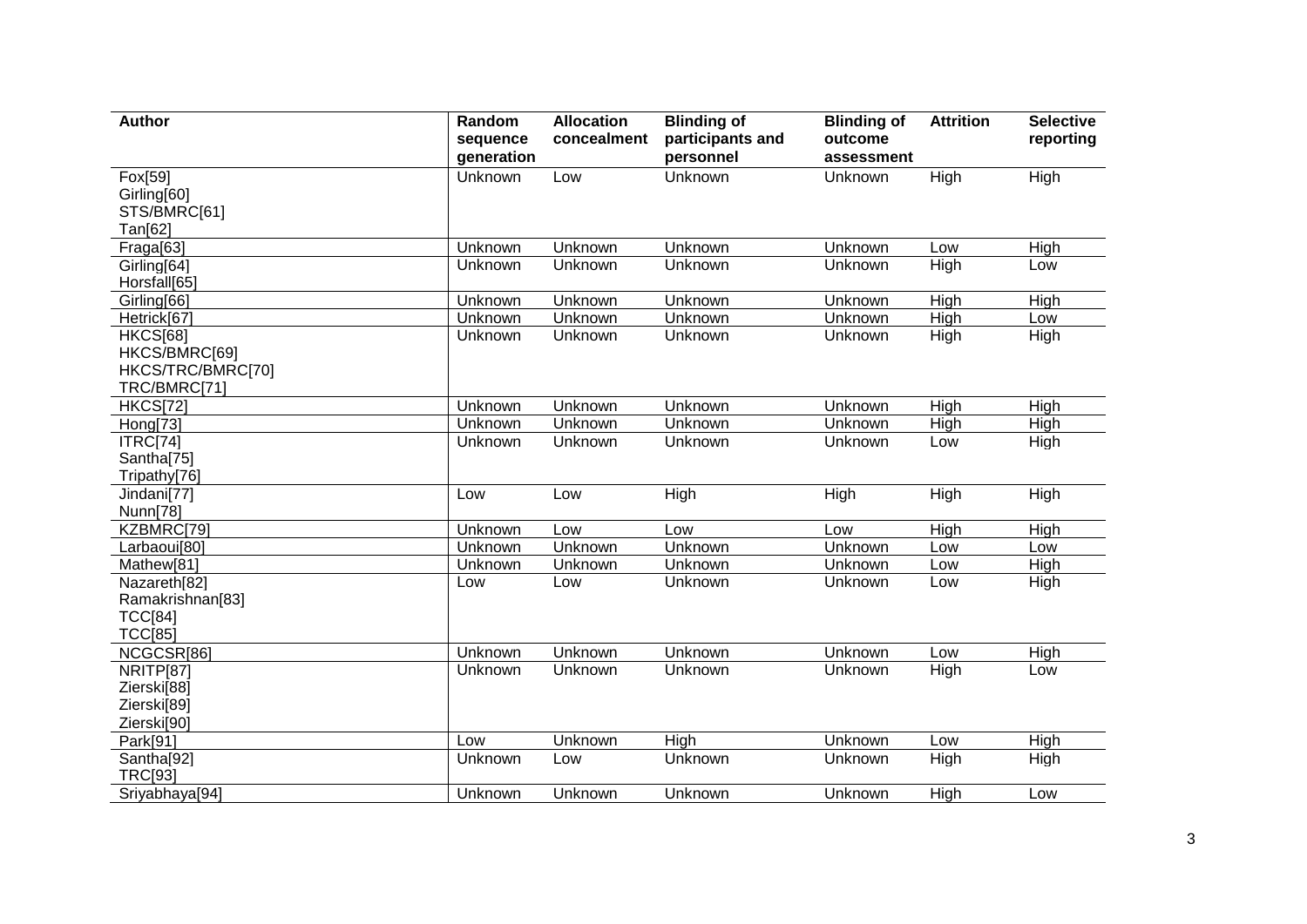| <b>Author</b>                             | Random<br>sequence<br>generation | <b>Allocation</b><br>concealment | <b>Blinding of</b><br>participants and<br>personnel | <b>Blinding of</b><br>outcome<br>assessment | <b>Attrition</b> | <b>Selective</b><br>reporting |
|-------------------------------------------|----------------------------------|----------------------------------|-----------------------------------------------------|---------------------------------------------|------------------|-------------------------------|
| STS[95]<br>STS/BH/ BMRC[96]               | Unknown                          | Unknown                          | Low (for two arms)                                  | Unknown                                     | High             | High                          |
| STS[97]<br>STS[98]<br>STS[99]<br>Teo[100] | Unknown                          | Low                              | Unknown                                             | Unknown                                     | Low              | High                          |
| STS[101]<br>Teo[102]                      | Unknown                          | Unknown                          | Unknown                                             | Unknown                                     | High             | High                          |
| Sundberg[103]                             | Unknown                          | Low                              | Unknown                                             | Unknown                                     | High             | High                          |
| Swaminathan[104]                          | Low                              | Low                              | High                                                | High                                        | Low              | High                          |
| Tam[105]<br>Tam[106]<br>Tam[107]          | Unknown                          | Low                              | High                                                | High                                        | Low              | High                          |
| <b>TBMRC[108]</b>                         | Unknown                          | Low                              | Unknown                                             | Unknown                                     | High             | High                          |
| <b>TBMRC[109]</b>                         | Unknown                          | Low                              | Unknown                                             | Unknown                                     | High             | High                          |
| <b>TCC[110]</b>                           | Unknown                          | Unknown                          | Unknown                                             | Unknown                                     | Low              | <b>High</b>                   |
| Tripathy[111]<br>Tripathy[112]            | Unknown                          | Unknown                          | Unknown                                             | <b>Unknown</b>                              | High             | High                          |
| Velu[113]                                 | Low                              | Low                              | Unknown                                             | <b>Unknown</b>                              | High             | Low                           |
| <b>WATL[114]</b>                          | Unknown                          | Low                              | Unknown                                             | Unknown                                     | High             | Low                           |
| WHOCCTC[115]<br>WHOCCTC[116]              | Unknown                          | Unknown                          | Unknown                                             | Unknown                                     | High             | High                          |
| Young[117]                                | Unknown                          | Unknown                          | High                                                | High                                        | High             | Low                           |
| Zierski[118]<br>Zierski[119]              | Unknown                          | Unknown                          | Unknown                                             | Unknown                                     | High             | High                          |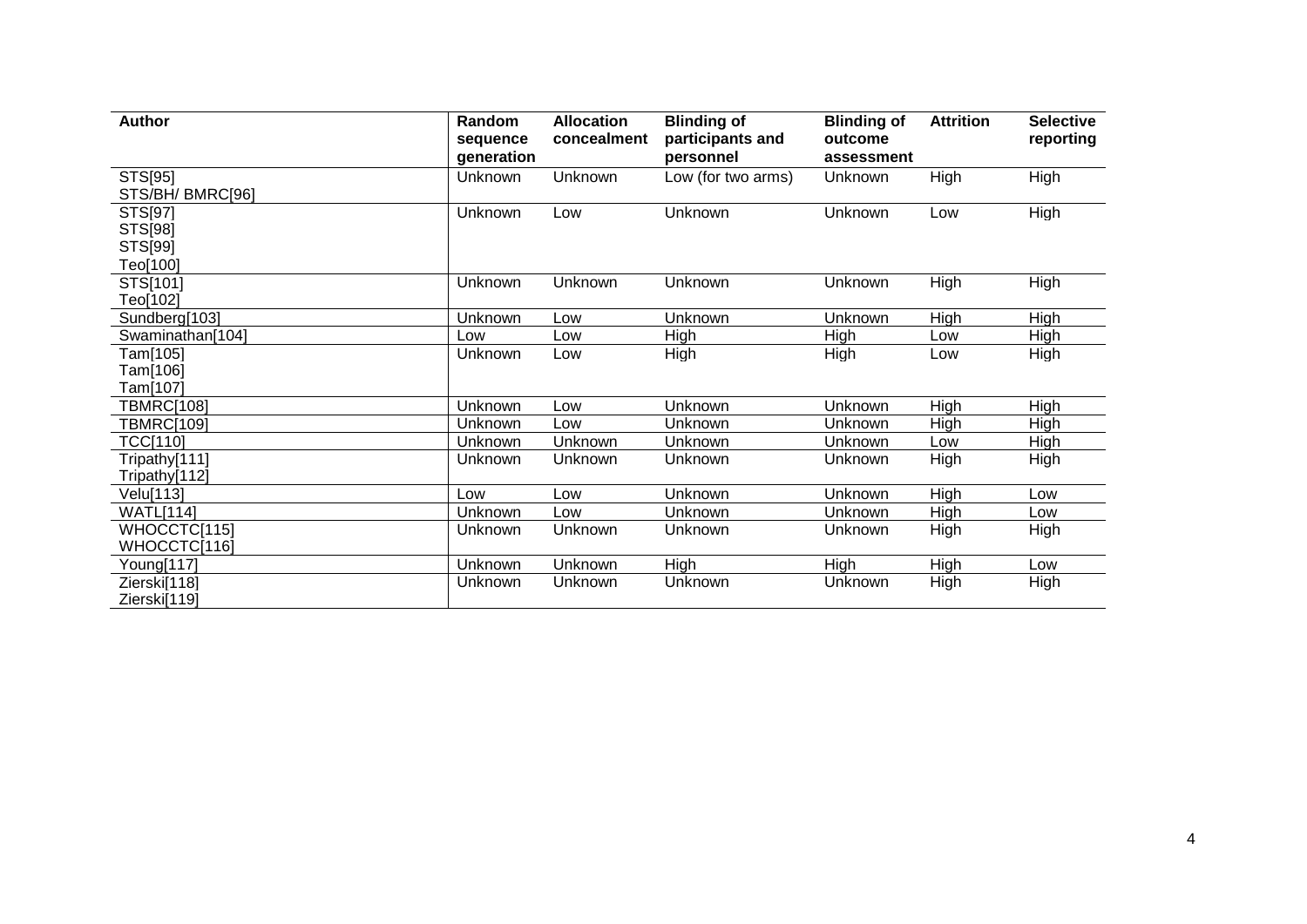## **References**

- 1 Higgins JP, Altman DG, Gotzsche PC, et al. The Cochrane Collaboration's tool for assessing risk of bias in randomised trials. *Br Med J* 2011;343:d5928.
- 2 Jindani A. Short-course (6-month) treatment of pulmonary tuberculosis (Second East African/British Medical Research Council Study). *Bull Int Union Tuberc* 1976;51:53-6.
- 3 Agounitestane D, Chiheb M, Khaled S, et al. A Therapeutic Trial of A Combination of 3 Essential Drugs in the Short Course of Chemotherapy for Tuberculosis - Results 6 Months After the End of Treatment. *Rev Mal Respir* 1990;7:209-13.
- 4 Bellabas M, Khaled S, Khaled NA, et al. A Therapeutic Trial of the Combination of Isoniazid, Rifampicin and Pyrazinamide in the 1St 2 Months of Treatment for Pulmonary Tuberculosis. *Revue des Maladies Respiratoires* 1989;6:59-64.
- 5 Chaulet P, Boulahbal F. Clinical trial of a combination of three drugs in fixed proportions in the treatment of tuberculosis. Groupe de Travail sur la Chimiotherapie de la Tuberculose. *Tuber Lung Dis* 1995;76:407-12.
- 6 Allan WGL, Chan YL, Singh D. Controlled trial of 6- and 9-month regimens of daily and intermittent streptomycin plus isoniazid plus pyrazinamide for pulmonary tuberculosis in Hong Kong. *Tubercle* 1975;56:81-96.
- 7 Hong Kong Chest Service., British Medical Research Council. Controlled Trial of 6 Month and 9 Month Regimens of Daily and Intermittent Streptomycin Plus Isoniazid Plus Pyrazinamide for Pulmonary Tuberculosis in Hong-Kong the Results Up to 30 Months. *American Review of Respiratory Disease* 1977;115:727-35.
- 8 Hong Kong Tuberculosis Treatment Services/British Medical Research Council. Adverse reactions to short-course regimens containing streptomycin, isoniazid, pyrazinamide and rifampicin in Hong Kong. *Tubercle* 1976;57:81-95.
- 9 Allan WGL. Controlled Trial of 4 3-Times-Weekly Regimens and A Daily Regimen All Given for 6-Months for Pulmonary Tuberculosis .2. the Results Up to 24-Months. *Tubercle* 1982;63:89-98.
- 10 Hong Kong Chest Service., British Medical Research Council. Controlled Trial of 4 Thrice Weekly Regimens and A Daily Regimen All Given for 6 Months for Pulmonary Tuberculosis. *Lancet* 1981;1:171-4.
- 11 Hong Kong Chest Service/British Medical Research Council. Five-year follow-up of a controlled trial of five 6-month regimens of chemotherapy for pulmonary tuberculosis. Hong Kong Chest Service/British Medical Research Council. *The American review of respiratory disease* 1987;136:1339-42.
- 12 ANDREWS RH, Devadatta S, Fox W, et al. Prevalence of tuberculosis among close family contacts of tuberculous patients in South India, and influence of segregation of the patient on early attack rate. *Bull World Health Organ* 1960;23:463-510.
- 13 Devadatta S, Bhatia AL, ANDREWS RH, et al. Response of patients infected with isoniazid-resistant tubercle baccilli to treatment with isoniazid plus PAS or isoniazid alone. *Bull World Health Organ* 1961;25:807-29.
- 14 Tuberculosis Chemotherapy Centre M. A concurrent comparison of isoniazid plus PAS with three regimens of isoniazid alone in the domiciliary treatment of pulmonary tuberculosis in South India. *Bull World Health Organ* 1960;23:535-85.
- 15 Tuberculosis Chemotherapy Centre M. A concurrent comparison of home and sanatorium treatment of pulmonary tuberculosis in South India. *Bull World Health Organ* 1959;21:51-144.
- 16 Velu S, ANDREWS RH, ANGEL JH, et al. Progress in the second year of patients with quiescent pulmonary tuberculosis after a year of domiciliary chemotherapy, and influence of further chemotherapy on the relapse rate. *Bull World Health Organ* 1960;23:511-33.
- 17 Aquinas SM. Controlled Trial of 6 Month and 8 Month Regimens of Chemo Therapy in the Treatment of Pulmonary Tuberculosis A Hong-Kong Chest Service British Medical Research Council Study. *Bull Int Union Tuberc* 1978;53:237-9.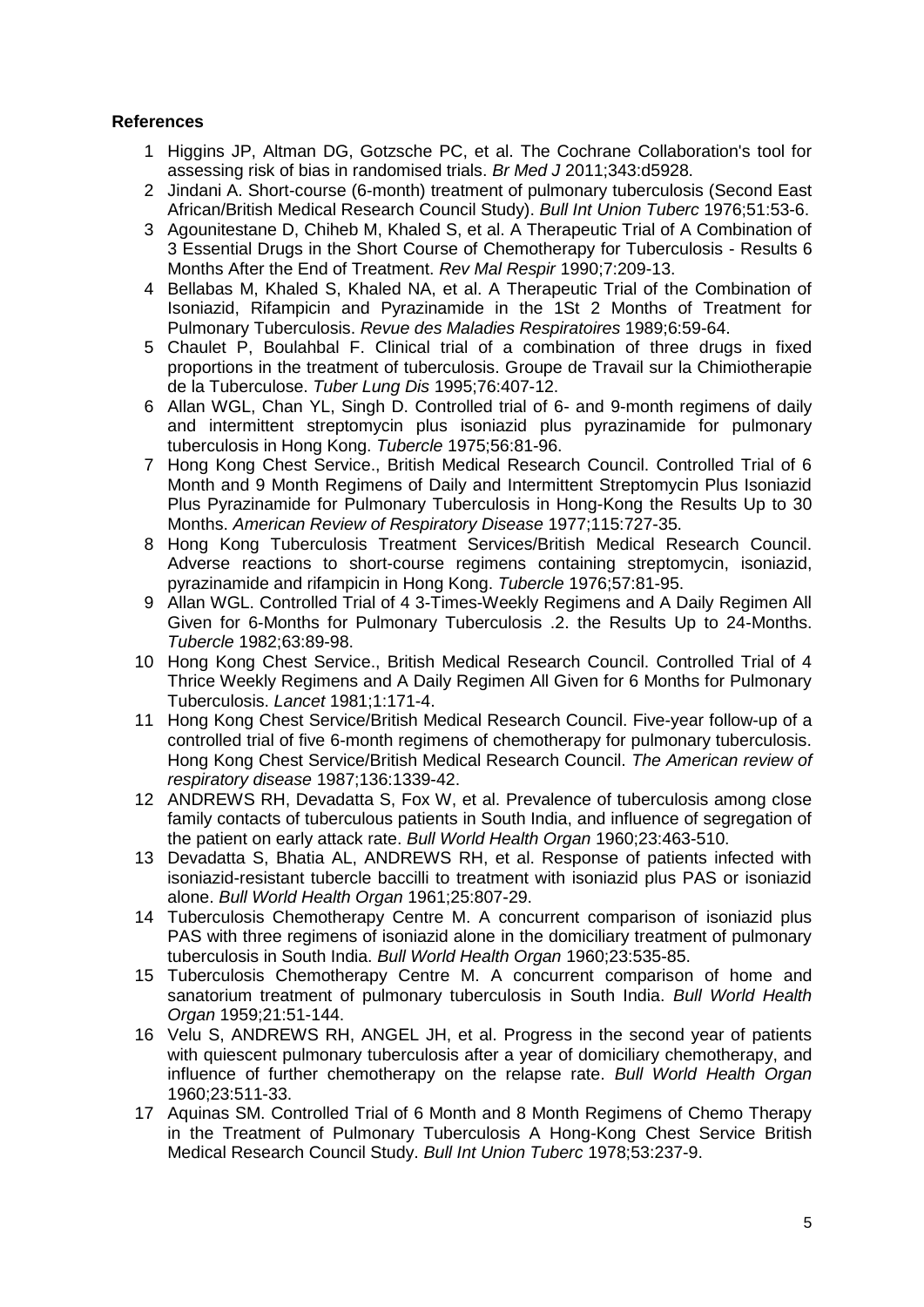- 18 British Medical Research Council-Hong Kong Chest Service. Controlled Trial of 6 Month and 8 Month Regimens in the Treatment of Pulmonary Tuberculosis 1st Report. *Am Rev Respir Dis* 1978;118:219-28.
- 19 Hong Kong Chest Service, British Medical Research Council. Controlled Trial of 6 Month and 8 Month Regimens in the Treatment of Pulmonary Tuberculosis the Results Up to 24 Months. *Tubercle* 1979;60:201-10.
- 20 Pang SC. Preliminary-Results of Hong-Kong-British-Medical-Research-Council 2Nd Controlled Trial of Short-Course Anti-Tuberculosis Regimens. *Tubercle* 1978;59:64.
- 21 Algerian Working Group/British Medical Research Council Cooperative Study. Shortcourse chemotherapy for pulmonary tuberculosis under routine programme conditions: a comparison of regimens of 28 and 36 weeks duration in Algeria. *Tubercle* 1991;72:88-100.
- 22 Babu Swai O, Aluoch JA, Githui WA, et al. Controlled Clinical-Trial of A Regimen of 2 Durations for the Treatment of Isoniazid Resistant Pulmonary Tuberculosis. *Tubercle* 1988;69:5-14.
- 23 Balasubramanian R, Sivasubramanian S, Vijayan VK, et al. Five year results of a 3 month and two 5-month regimens for the treatment of sputum-positive pulmonary tuberculosis in south India. *Tubercle* 1990;71:253-8.
- 24 Prabhakar R. A Controlled Clinical-Trial of 3-Month and 5-Month Regimens in the Treatment of Sputum-Positive Pulmonary Tuberculosis in South-India. *Am Rev Respir Dis* 1986;134:27-33.
- 25 Berkani M, Chaulet P, Darbyshire JH. Controlled clinical trial comparing a 6-month and a 12-month regimen in the treatment of pulmonary tuberculosis in the Algerian Sahara. *Am Rev Respir Dis* 1984;129:921-8.
- 26 Berkani M, Chaulet P, Darbyshire JH, et al. Results of a therapeutic trial comparing a 6-month regimen to a 12-month regimen in the treatment of pulmonary tuberculosis in the Algerian Sahara. Final report: results 3 years after the onset of treatment. *Rev Mal Respir* 1986;3:73-85.
- 27 Bignall JR. The Effect of Adding Thiacetazone Or P Amino Salicylic-Acid to the Regimen of Twice Weekly Streptomycin and Isoniazid in Patients with Pulmonary Tuberculosis An International Controlled Trial. *Bull Int Union Tuberc* 1974;49:7-24.
- 28 British Medical Research Council-Singapore Tuberculosis Service. Controlled Trial of Intermittent Regimens of Rifampicin Plus Isoniazid for Pulmonary Tuberculosis in Singapore. *Lancet* 1975;2:1105-9.
- 29 Girling DJ, Nunn AJ, Fox W, et al. Controlled Trial of Intermittent Regimens of Rifampin Plus Isoniazid for Pulmonary Tuberculosis in Singapore - Results Up to 30 Months. *Am Rev Respir Dis* 1977;116:807-20.
- 30 Boszormenyi M. Controlled clinical trials with Isoxyl. *Antibiot Chemother* 1970;16:124-7.
- 31 Boulahbal F, Tazir M, Khaled S, et al. Short Duration Chemotherapy of Pulmonary Tuberculosis Bacteriological Results. *Arch Inst Pasteur Alger* 1980;54:162-72.
- 32 Chaulet P, Boulahbal F, Khaled NA, et al. A Comparison of 3 6 Month Regimes for Pulmonary Tuberculosis in Routine Clinic Practice in Algiers - 18 Month Results. *Rev Fr Mal Respir* 1983;11:667-76.
- 33 Mazouni L, Tazir M, Boulahbal F, et al. Controlled study comparing 3 daily chemotherapy regimens for six months in pulmonary tuberculosis in routine practice in Algiers. Results at 30 months. *Rev Mal Respir* 1985;2:209-14.
- 34 Chukanov VI, Komissarova OG, Maishin VI, et al. Efficiency of a new standard chemotherapy regimen in the treatment of patients with recurrent pulmonary tuberculosis. *Probl Tuberk Bolezn Legk* 2006;9-13.
- 35 Citron KM. Therapy of Tuberculosis British Tuberculosis Association Trial of Ethionamide, Pyrazinamide, and Cycloserine in Treatment of Drug-Resistant Pulmonary Tuberculosis. *Am Rev Respir Dis* 1963;88:113.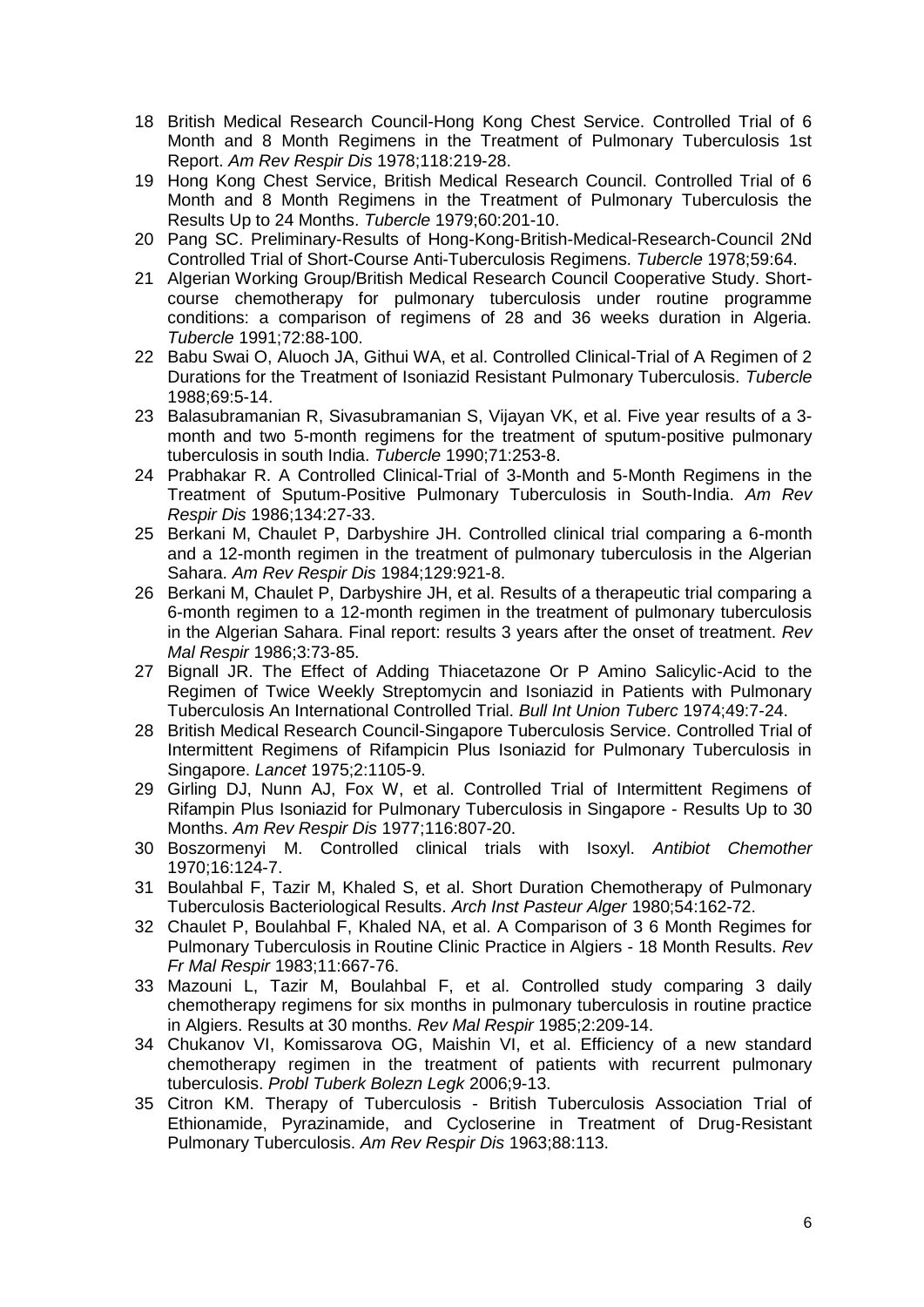- 36 Research Committee of the British Tuberculosis Association. Ethionamide, Pyrazinamide and Cycloserine in the Treatment of Drug-Resistant Pulmonary Tuberculosis. *Tubercle* 1963;44:195-214.
- 37 Donomae I, Yamamot K. Clinical Evaluation of Ethambutol in Pulmonary Tuberculosis. *Ann N Y Acad Sci* 1966;135:849.
- 38 East African/British Medical Research Council. Comparative trial of isoniazid in combination with thiacetazone or a substituted diphenylthiourea (su 1906) or pas in the treatment of acute pulmonary tuberculosis in east africans. A cooperative investigation in east African hospitals and laboratories with the collaboration of the british medical research council. *Tubercle* 1960;41:1960.
- 39 East African British Medical Research Council. INFLUENCE OF PRETREATMENT BACTERIAL RESISTANCE TO ISONIAZID, THIACETAZONE OR PAS ON THE RESPONSE TO CHEMOTHERAPY OF AFRICAN PATIENTS WITH PULMONARY TUBERCULOSIS. *Tubercle* 1963;44:393-416.
- 40 East African and British Medical Research Councils. Isoniazid with Thiacetazone in the Treatment of Pulmonary Tuberculosis in East Africa- Second Investigation. *Tubercle* 1963;44:301-32.
- 41 East African/British Medical Research Council. A comparison of two regimens of streptomycin plus PAS in the retreatment of pulmonary tuberculosis. *Tubercle* 1968;49:70-8.
- 42 East African/British Medical Research Council. Isoniazid with thiacetazone (thioacetazone) in the treatment of pulmonary tuberculosis in East Africa--fifth investigation. A co-operative study in East African hospitals, clinics and laboratories with the collaboration of the East African and British Medical Research Councils. *Tubercle* 1970;51:123-51.
- 43 East African/British Medical Research Council. Isoniazid with thiacetazone (thioacetazone) in the treatment of pulmonary tuberculosis in East Africa. Third Report of Fifth Investigation. A co-operative study in East Africian hospitals, clinics and laboratories with the collaboration of the East African and British Medical Research Councils. *Tubercle* 1973;54:169-79.
- 44 East African/British Medical Research Council. Isoniazid with thiacetazone (thioacetazone) in the treatment of pulmonary tuberculosis in East Africa--second report of fifth investigation. A co-operative study in East African hospitals, clinics and laboratories with the collaboration of the East African and British Medical Research Councils. *Tubercle* 1970;51:353-8.
- 45 East African/British Medical Research Council. Controlled clinical trial of four shortcourse regimens of chemotherapy for two durations in the treatment of pulmonary tuberculosis. Second report. Third East African/British Medical Research Council Study. *Tubercle* 1980;61:59-69.
- 46 Third East African-British Medical Research Council Study. Controlled Clinical Trial of 4 Short-Course Regimens of Chemo Therapy for 2 Durations in the Treatment of Pulmonary Tuberculosis Part 1. *Am Rev Respir Dis* 1978;118:39-48.
- 47 Girling DJ. Preliminary-Results of East-African-British-Medical-Research-Councils 3Rd Controlled Trial of Short-Course Anti-Tuberculosis Regimens. *Tubercle* 1978;59:65.
- 48 East African British Medical Research Councils. Controlled clinical trial of four shortcourse (6-month) regimens of chemotherapy for treatment of pulmonary tuberculosis. Third report. East African-British Medical Research Councils. *Lancet* 1974;2:237-40.
- 49 East African British Medical Research Council. Controlled Clinical Trial of Short Course 6 Month Regimens of Chemo Therapy for Treatment of Pulmonary Tuberculosis. *Lancet* 1972;1:1079-85.
- 50 East African Medical Research Council, British Medical Research Council. Controlled Clinical Trial of 4 Short Course 6 Month Regimens of Chemo Therapy for Treatment of Pulmonary Tuberculosis 2Nd Report. *Lancet* 1973;1:1331-8.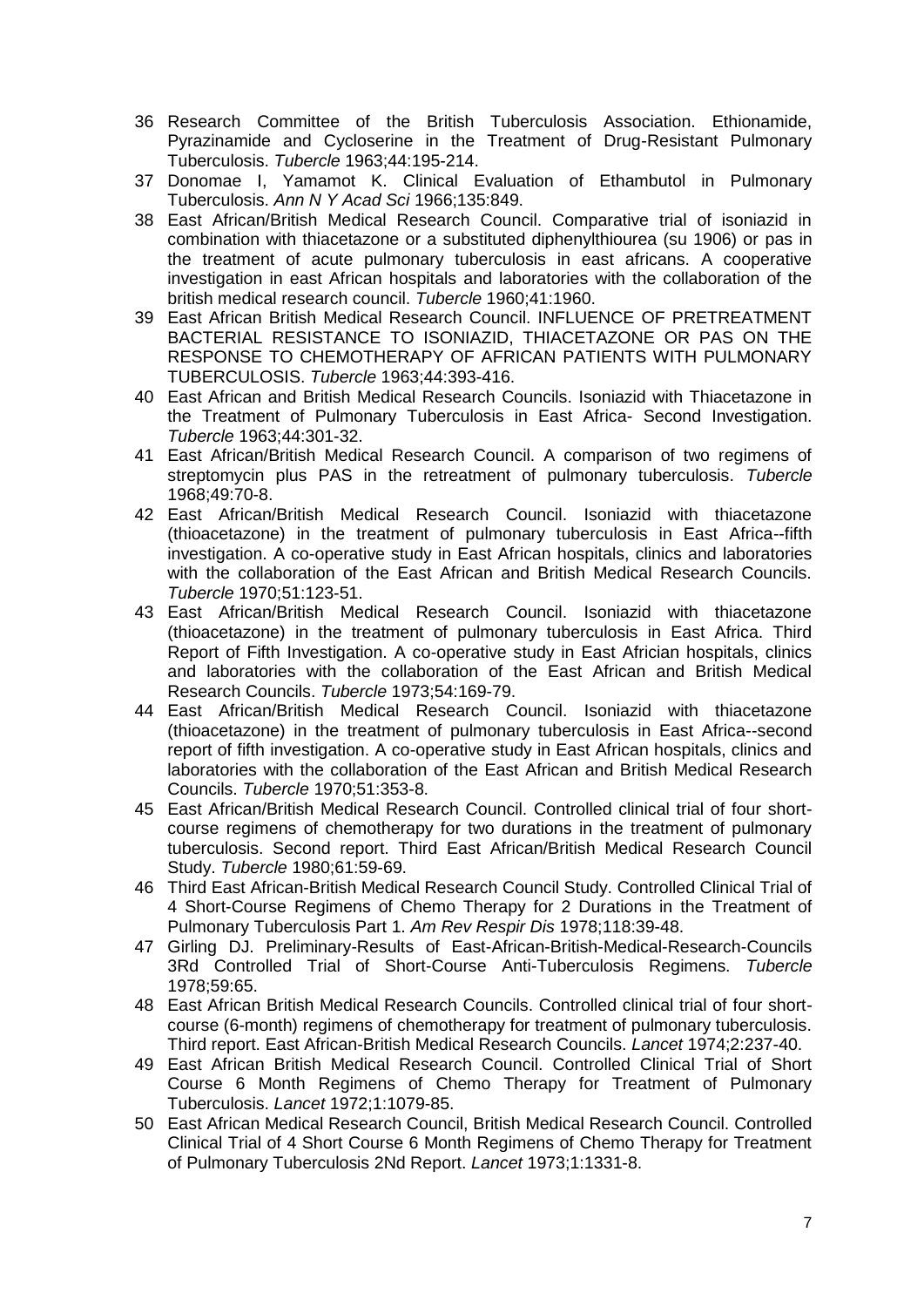- 51 Jindani A, Heffernan JF. A Controlled Clinical Trial in East Africa of 4 6 Month Regimens and A Standard 18 Month Regimen of Chemo Therapy Results in the 1St 18 Months. *British Thoracic and Tuberculosis Association Review* 1973;3:27.
- 52 Karuga WK. Short-term treatment of pulmonary tuberculosis. *Bull Int Union Tuberc* 1974;49:388-97.
- 53 Second East African British Medical Research Council Study. Controlled Clinical Trial of 4 6 Month Regimens of Chemo Therapy for Pulmonary Tuberculosis. *Am Rev Respir Dis* 1976;114:471-5.
- 54 East African British Medical Research Council. Controlled clinical trial of four shortcourse (6-month) regimens of chemotherapy for treatment of pulmonary tuberculosis. *Lancet* 1974;2:1100-6.
- 55 East African and British Medical Research Councils. Controlled clinical trial of five short-course (4-month) chemotherapy regimens in pulmonary tuberculosis. First report of 4th study. *Lancet* 1978;2:334-8.
- 56 East-African British Medical Research Council. Controlled Clinical Trial of 5 Short Course 4 Month Chemo Therapy Regimens in Pulmonary Tuberculosis 2Nd Report of the 4Th Study. *American Review of Respiratory Disease* 1981;123:165-70.
- 57 East and Central African/British Medical Research Council. Controlled clinical trial of 4 short-course regimens of chemotherapy (three 6-month and one 8-month) for pulmonary tuberculosis: final report. East and Central African/British Medical Research Council Fifth Collaborative Study. *Tubercle* 1986;67:5-15.
- 58 East Central African British Medical Research Council. Controlled Clinical Trial of 4 Short Course Regimens of Chemo Therapy Three 6 Month and One 8 Month for Pulmonary Tuberculosis. *Tubercle* 1983;64:153-66.
- 59 Fox W, Kee TS. Clinical trial of three 6-month regimens of chemotherapy given intermittently in the continuation phase in the treatment of pulmonary tuberculosis. *Am Rev Respir Dis* 1985;132:374-8.
- 60 Girling DJ. Singapore-Tuberculosis-Service and British-Medical-Research-Council Trial of 3 6-Month Regimens for Pulmonary Tuberculosis Given 3 Times Weekly in the Continuation Phase - Results Up to 30 Months. *Thorax* 1984;39:720.
- 61 Singapore Tuberculosis Service-British Medical Research Council. Five-Year Follow-Up of A Clinical Trial of Three 6-Month Regimens of Chemotherapy Given Intermittently in the Continuation Phase in the Treatment of Pulmonary Tuberculosis. *Am Rev Respir Dis* 1988;137:1147-50.
- 62 Tan T. Comparison of three 6-month regimens for smear-positive cases of pulmonary tuberculosis: A Singapore Government Tuberculosis Service/British Medical Research Council Investigation. *Bull Int Union Tuberc* 1984;59:14-5.
- 63 Fraga H, Gomes O, Paz de Almeida A, et al. Comparative study (in a controlled therapeutic trial) of 3 intermittent regimens, after an initial period of daily administration, in the repeated treatment of pulmonary tuberculosis (results). *Bull Int Union Tuberc* 1973;48:125-38.
- 64 Girling DJ. Daily and intermittent regimens using ethambutol and rifampicin in the treatment of unresponsive cases. (Evaluation after 1 year.) II. Side effects. *Bull Int Union Tuberc* 1974;49:451-5.
- 65 Horsfall PA. Daily and intermittent regimens using ethambutol and rifampicin in the treatment of unresponsive cases. (Evaluation after 1 year.) I. Clinical course. *Bull Int Union Tuberc* 1974;49:447-51.
- 66 Girling DJ, Chan SL. Controlled trial of 2, 4, and 6 months of pyrazinamide in 6 month, three-times-weekly regimens for smear-positive pulmonary tuberculosis, including an assessment of a combined preparation of isoniazid, rifampin, and pyrazinamide: Results at 30 months. *Am Rev Respir Dis* 1991;143:700-6.
- 67 Hetrick C, Ras R, Turri M. Combined rifampicin-ethambutol therapy of resistent pulmonary tuberculosis. Effectiveness of various rifampicin doses in combination with ethambutol. *Dtsch Med Wochenschr* 1970;95:1830-3.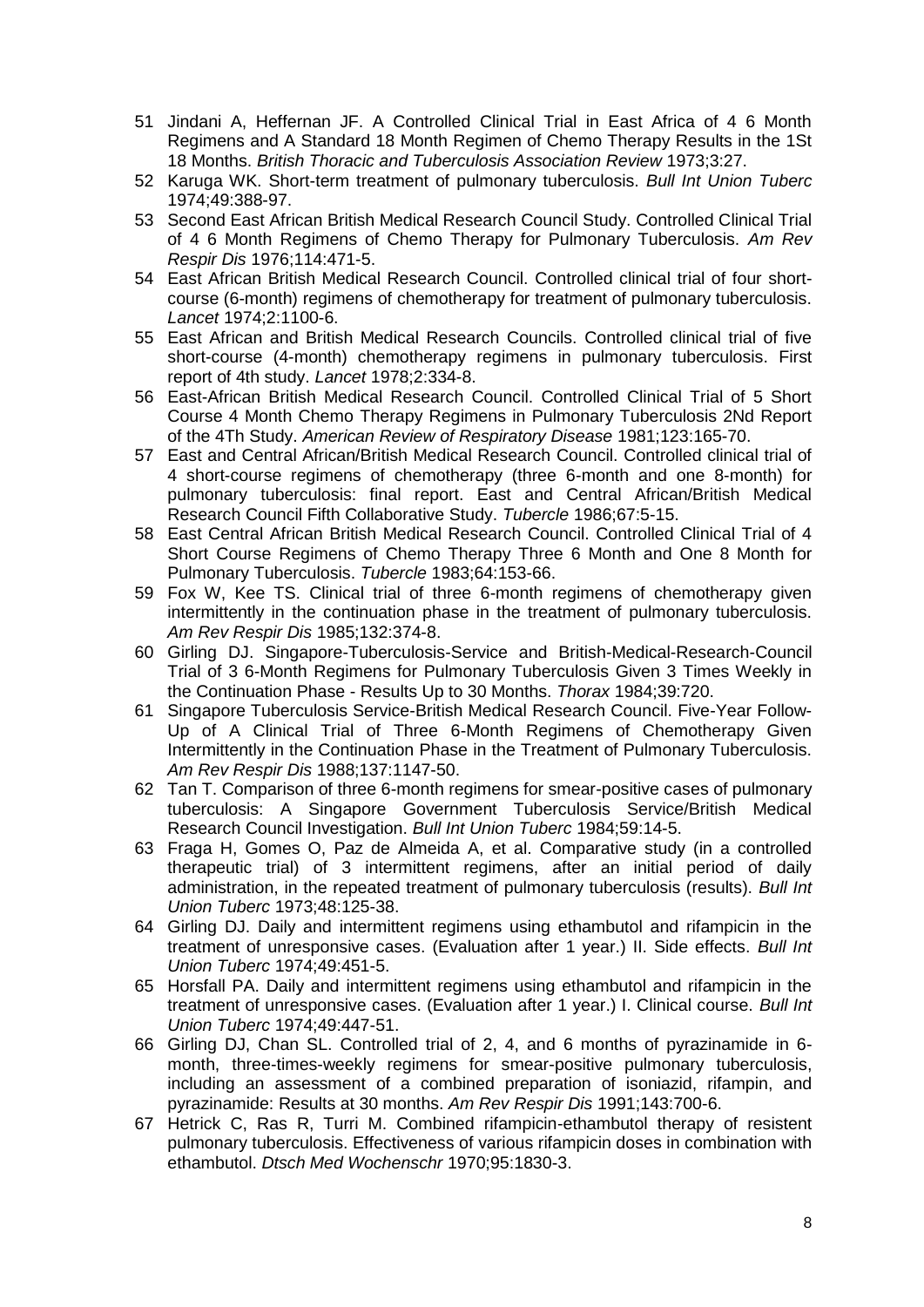- 68 Hong Kong Chest Service. A study of the characteristics and course of sputum smear-negative pulmonary tuberculosis. *Tubercle* 1981;62:155-67.
- 69 Hong Kong Chest Service, Madras-British Medical Research Council. A Controlled Trial of 2 Month 3 Month and 12 Month Regimens of Chemo Therapy for Sputum Smear Negative Pulmonary Tuberculosis Results at 30 Months. *Am Rev Respir Dis* 1981;124:138-42.
- 70 Hong Kong Chest Service TRCMIaBMRC. Sputum-smear-negative pulmonary tuberculosis. Controlled trial of 3-month and 2-month regimens of chemotherapy. First report. *Lancet* 1979;1:1979.
- 71 Tuberculosis Research Centre Madras British Medical Research Council. A Controlled Trial of 2 Month and 12 Month Regimens of Chemo Therapy for Sputum Smear Negative Pulmonary Tuberculosis Results at 60 Months. *American Review of Respiratory Disease* 1984;130:23-8.
- 72 Hong Kong Chest Service, Tuberculosis Research Centre Madras, British Medical Research Council. A Controlled Trial of 3-Month 4-Month and 6-Month Regimens of Chemotherapy for Sputum-Smear-Negative Pulmonary Tuberculosis Results at 5 Years. *Am Rev Respir Dis* 1989;139:871-6.
- 73 Hong YP, Kim SC, Chang SC, et al. Comparison of A Daily and 3 Intermittent Retreatment Regimens for Pulmonary Tuberculosis Administered Under Program Conditions. *Tubercle* 1988;69:241-53.
- 74 Tuberculosis Research Centre I. Study of Chemo Therapy Regimens of 5 and 7 Months Duration and the Role of Cortico Steroids in the Treatment of Sputum Positive Patients with Pulmonary Tuberculosis in South India. *Tubercle* 1983;64:73- 92.
- 75 Santha T, Nazareth O, Krishnamurthy MS, et al. Treatment of pulmonary tuberculosis with short course chemotherapy in South India - 5-year follow up. *Tubercle* 1989;70:229-34.
- 76 Tripathy SP. Madras Study of Short-Course Chemotherapy in Pulmonary Tuberculosis. *Bull Int Union Tuberc* 1979;54:28-30.
- 77 Jindani A, Nunn AJ, Enarson DA. Two 8-month regimens of chemotherapy for treatment of newly diagnosed pulmonary tuberculosis: international multicentre randomised trial. *Lancet* 2004;364:1244-51.
- 78 Nunn AJ, Jindani A, Enarson DA. Results at 30 months of a randomised trial of two 8-month regimens for the treatment of tuberculosis. *Int J Tuberc Lung Dis* 2011;15:741-5.
- 79 Kenyan Zambian British Medical Research Council. Controlled Clinical Trial of Levamisole in Short-Course Chemotherapy for Pulmonary Tuberculosis A Kenyan Zambian British Medical Research Council Collaborative Study. *Am Rev Respir Dis* 1989;140:990-5.
- 80 Larbaoui D, Chaulet P, Grosset J, et al. Intermittent treatment of "intractable chronic tuberculosis" by combined rifampicin-ethambutol: preliminary results of a controlled survey made in Algeria. *Rev Tuberc Pneumol (Paris)* 1970;34:559-66.
- 81 Mathew R, Rehman F, Santha T, et al. A controlled clinical trial of oral short-course regimens in the treatment of sputum-positive pulmonary tuberculosis. *Int J Tuberc Lung Dis* 1997;1:509-17.
- 82 Nazareth O, Devadatta S, Evans C, et al. A two-year follow-up of patients with quiescent pulmonary tuberculosis following a year of chemotherapy with an intermittent (twice-weekly) regimen of isoniazid plus streptomycin or a daily regimen of isoniazid plus PAS. *Tubercle* 1966;47:178-89.
- 83 Ramakrishnan C, V, Devadatta S, Evans C, et al. A 4 Year Follow-Up of Patients with Quiescent Pulmonary Tuberculosis at the End of A Year of Chemo Therapy with Twice Weekly Isoniazid Plus Streptomycin Or Daily Isoniazid Plus Para Amino Salicylic-Acid. *Tubercle* 1969;50:115-24.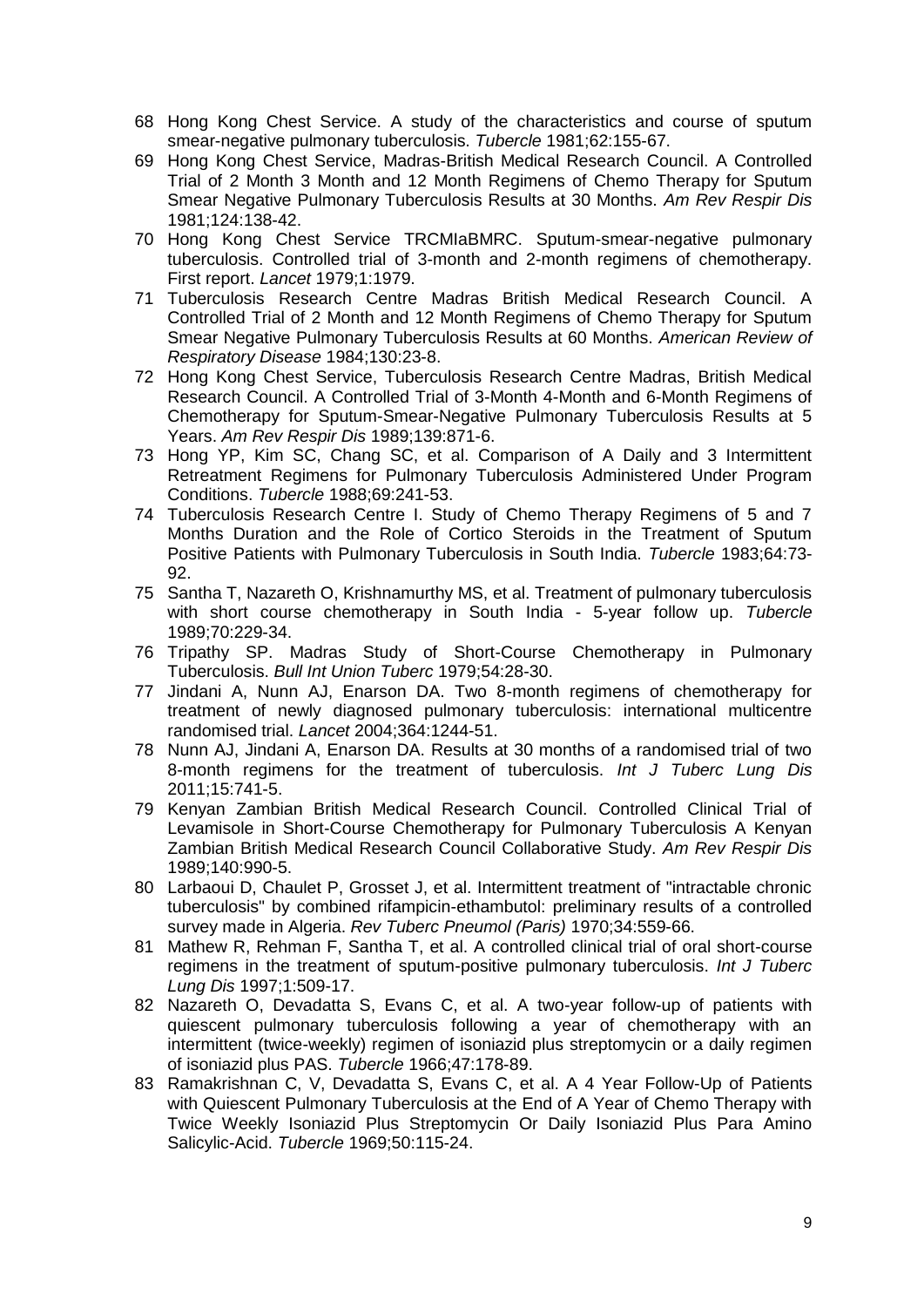- 84 Tuberculosis Chemotherapy Centre M. A concurrent comparison of intermittent (twice-weekly) isoniazid plus streptomycin and daily isoniazid plus PAS in the domiciliary treatment of pulmonary tuberculosis. *Bull Wld Hlth Org* 1964;31:247-71.
- 85 Tuberculosis Chemotherapy Centre M. Intermittent treatment of pulmonary tuberculosis. A concurrent comparison of twice-weekly isoniazid plus streptomycin and daily isoniazid plus p-aminosalicylic acid in domiciliary treatment. *Lancet* 1963;281:1078-80.
- 86 National Cooperative Group On Clinical Study Of Rifapentine. Controlled clinical trial of rifapentine given once weekly or fortnightly in 6-month regimes for the treatment of bacillary tuberculosis: Results at 3-year follow-up. *Zhongguo Kang Sheng Su Za Zhi* 1997;22:423-30.
- 87 National Research Institute for Tuberculosis P. A comparative study of daily followed by twice- or once-weekly regimens of ethambutol and rifampicin in the retreatment of patients with pulmonary tuberculosis: second report. *Tubercle* 1976;57:105-13.
- 88 Zierski M, Bek E, Bergson H, et al. Retreatment of chronic pulmonary tuberculosis with regimens including high and low doses of rifampicin in the intermittent phase recent and late results - a controlled comparison study. *Bull Int Union Tuberc* 1976;51:121-6.
- 89 Zierski M. A trial of intermittent rifampicin and ethambutol in retreatment regimens. *Scand J Respir Dis* 1973;54:132-5.
- 90 Zierski M, Bek Z, Kucharska A. A comparative study of daily followed by twice or once weekly regimens of ethambutol and rifampicin in retreatment of patients with pulmonary tuberculosis. The results at 1 year. *Tubercle* 1975;56:1-26.
- 91 Park SH, Yang SK, Yang DH, et al. Prospective Randomized Trial of Six-Month versus Nine-Month Therapy for Intestinal Tuberculosis. *Antimicrob Agents Chemother* 2009;53:4167-71.
- 92 Santha T, Rehman F, Mitchison DA, et al. Split-drug regimens for the treatment of patients with sputum smear-positive pulmonary tuberculosis - a unique approach. *Trop Med Int Health* 2004;9:551-8.
- 93 Tuberculosis Research Centre M. Interim findings on the evaluation of split drug regimens for pulmonary tuberculosis - A randomised controlled clinical trial. *Indian Journal of Tuberculosis* 1995;42:201-6.
- 94 Sriyabhaya N, Jittinandana A, Kecharanantana P. Ambulatory intermittent rifampicin and ethambutol in the retreatment of pulmonary tuberculosis. *J Med Assoc Thai* 1974;57:551-7.
- 95 Singapore Tuberculosis Services. A Controlled Clinical Trial of the Role of Thiacetazone Containing Regimens in the Treatment of Pulmonary Tuberculosis in Singapore. *Tubercle* 1971;52:88-116.
- 96 Singapore Tuberculosis Services/Brompton Hospital/British Medical Research Council. A controlled clinical trial of the role of thiacetazone containing regimens in the treatment of pulmonary tuberculosis in Singapore: second report. *Tubercle* 1974;55:251-60.
- 97 Singapore Tuberculosis Service British Medical Research Council. Long-Term Follow-Up of A Clinical Trial of Six-Month and Four-Month Regimens of Chemotherapy in the Treatment of Pulmonary Tuberculosis. *Am Rev Respir Dis* 1986;133:779-83.
- 98 Singapore Tuberculosis Service, British Medical Research Council. Clinical Trial of 6 Month and 4 Month Regimens of Chemo Therapy in the Treatment of Pulmonary Tuberculosis Results Up to 30 Months. *Tubercle* 1981;62:95-102.
- 99 Singapore Tuberculosis Service, British Medical Research Council. Clinical Trial of 6 Month and 4 Month Regimens of Chemo Therapy in the Treatment of Pulmonary Tuberculosis. *Am Rev Respir Dis* 1979;119:579-86.
- 100 Teo SK, Tan TH. Long-Term Follow Up of A Clinical-Trial of 6 Month and 4 Month Regimens of Chemotherapy in the Treatment of Pulmonary Tuberculosis. *Thorax* 1985;40:696.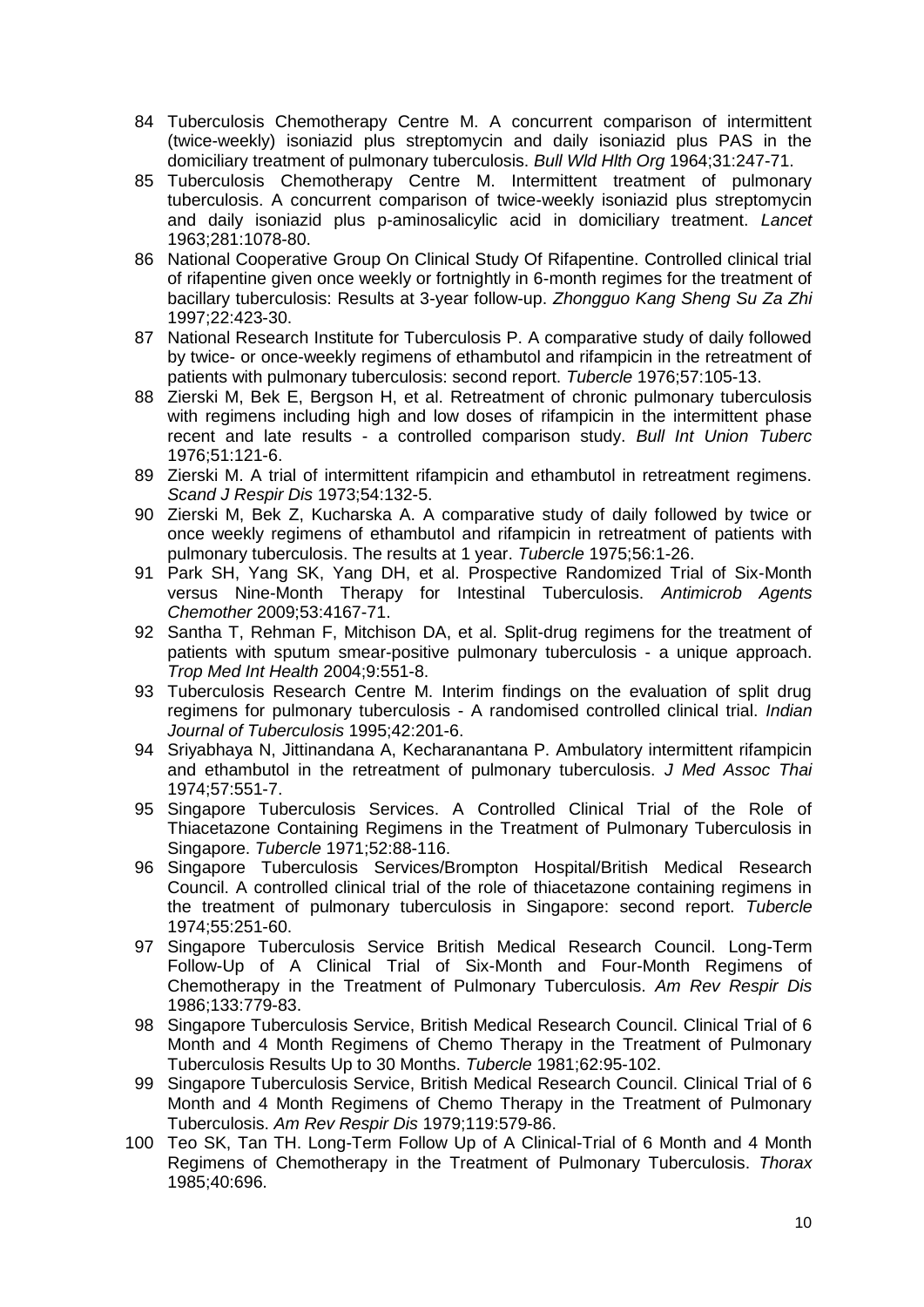- 101 Singapore Tuberculosis Service, British Medical Research Council. Assessment of A Daily Combined Preparation of Isoniazid Rifampin and Pyrazinamide in A Controlled Trial of Three 6-Month Regimens for Smear-Positive Pulmonary Tuberculosis. *Am Rev Respir Dis* 1991;143:707-12.
- 102 Teo SK. Assessment of a combined preparation of isoniazid, rifampicin and pyrazinamide (Rifater (R)) in the initial phase of chemotherapy in three 6-month regimens for smear-positive pulmonary tuberculosis: a five-year follow-up report. *Int J Tuberc Lung Dis* 1999;3:126-32.
- 103 Sundberg T. A controlled trial of ethionamide with isoniazid in the treatment of pulmonary tuberculosis in hong kong. *Tubercle* 1964;45:299-320.
- 104 Swaminathan S, Narendran G, Venkatesan P, et al. Efficacy of a 6-month versus 9 month intermittent treatment regimen in HIV-infected patients with tuberculosis: A randomized clinical trial. *Am J Respir Crit Care Med* 2010;181:01.
- 105 Tam CM, Chan SL, Kam KM, et al. Rifapentine and isoniazid in the continuation phase of a 6-month regimen. Final report at 5 years: Prognostic value of various measures. *Int J Tuberc Lung Dis* 2002;6:3-10.
- 106 Tam CM, Chan SL, Kam KM, et al. Rifapentine and isoniazid in the continuation phase of a 6-month regimen. Interim report: No activity of isoniazid in the continuation phase. *Int J Tuberc Lung Dis* 2000;4:262-7.
- 107 Tam CM, Chan SL, Lam CW, et al. Rifapentine and isoniazid in the continuation phase of treating pulmonary tuberculosis - Initial report. *Am J Respir Crit Care Med* 1998;157:1726-33.
- 108 Tanzania/British Medical Research Council. A controlled trial of a 4-weekly supplement of rifampicin, pyrazinamide and streptomycin in the continuation phase of a 7-month daily chemotherapy regimen for pulmonary tuberculosis. *S Afr Med J* 1996;86:960-5.
- 109 Tanzania-British Medical Research Council Study. Controlled Clinical Trial of Two 6- Month Regimens of Chemotherapy in the Treatment of Pulmonary Tuberculosis. *Am Rev Respir Dis* 1985;131:727-31.
- 110 Tuberculosis Chemotherapy Centre M. A controlled comparison of two fully supervised once-weekly regimens in the treatment of newly diagnosed pulmonary tuberculosis. *Tubercle* 1973;54:23-45.
- 111 Tripathy SP. Madras study on intermittent oral chemotherapy using ethambutol and isoniazid. *Bull Int Union Tuberc* 1974;49:427-34.
- 112 Tripathy SP, Ramakrishnan C, V, Devadatta S, et al. Ethambutol Plus Isoniazid for the Treatment of Pulmonary Tuberculosis A Controlled Trial of 4 Regimens. *Tubercle* 1981;62:13-30.
- 113 Velu S. A controlled comparison of streptomycin plus pyrazinamide and streptomycin plus pas in the retreatment of patients excreting isoniazid-resistant organisms. *Tubercle* 1964;45:144-59.
- 114 Wissenschaftliche Arbeitsgemeinschaft fur die Therapie von Lungenkrankheiten. Cooperative controlled trial of thiocarlide (DATC), PAS and bedrest alone in shortterm single-drug treatment in retreated cavitary pulmonary tuberculosis. *Beitr Klin Erforsch Tuberk Lungenkr* 1969;139:115-39.
- 115 WHO Collaborating Centre for Tuberculosis Chemotherapy P. A study of two twiceweekly and a once-weekly continuation regimen of tuberculosis chemotherapy, including a comparison of two durations of treatment. II. Second report: the results at 36 months. *Tubercle* 1977;58:129-36.
- 116 WHO Collaborating Centre for Tuberculosis Chemotherapy P. A study of two twiceweekly and once-weekly continuation regimen of tuberculosis chemotherapy, including a comparison of two durations of treatment. 1. First report: the results at 18 months. *Tubercle* 1976;57:235-49.
- 117 Young PH, Sung CC, Sung CK. Comparison of retreatment regimens for pulmonary tuberculosis under programme condition. *Tuberc Respir Dis (Seoul)* 1981;28:95-109.